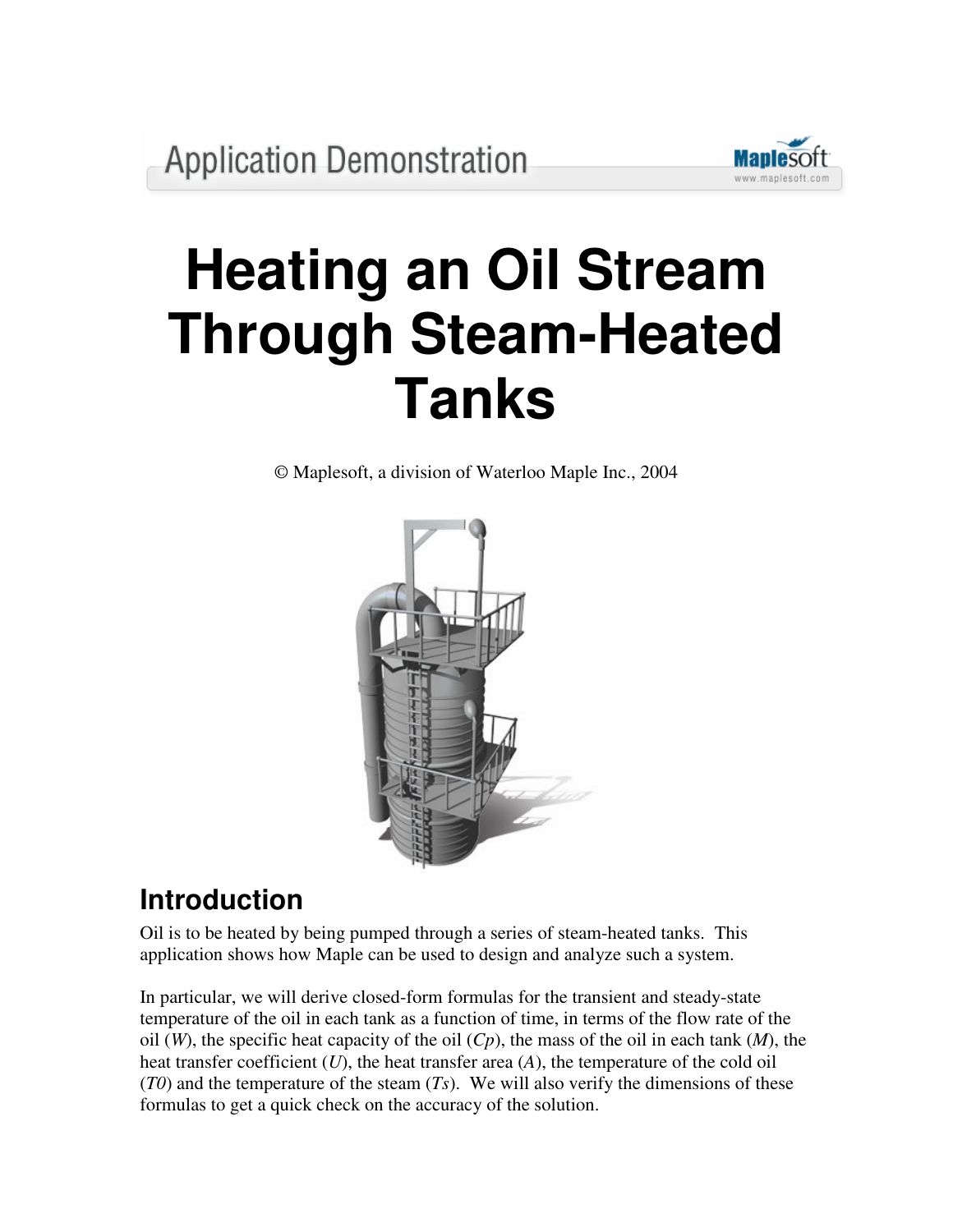The following Maple techniques are highlighted:

- Symbolic solving of systems of ordinary differential equations
- Management of units and dimensions
- Manipulation of symbolic expressions to yield further insights into a problem
- Deployment of the solution as an Excel application through automatic generation of Visual Basic code
- Deployment of the solution as a Maplet application

# **Initialization**

```
> restart:
  interface( warnlevel = 0 ):
  with( CodeGeneration ):
```
# **Model**

Below is a schematic of the heating system. Cold oil is pumped through three identical steam-heated tanks at a constant rate.



Standard texts on chemical engineering show that the temperature of the oil in each tank can be modeled by the following system of differential equations:

$$
M C_p \frac{d}{dt} T_1(t) = W C_p(T_0(t) - T_1(t)) + U A(T_s - T_1(t))
$$
  
\n
$$
M C_p \frac{d}{dt} T_2(t) = W C_p(T_1(t) - T_2(t)) + U A(T_s - T_2(t))
$$
  
\n
$$
M C_p \frac{d}{dt} T_3(t) = W C_p(T_2(t) - T_3(t)) + U A(T_s - T_3(t))
$$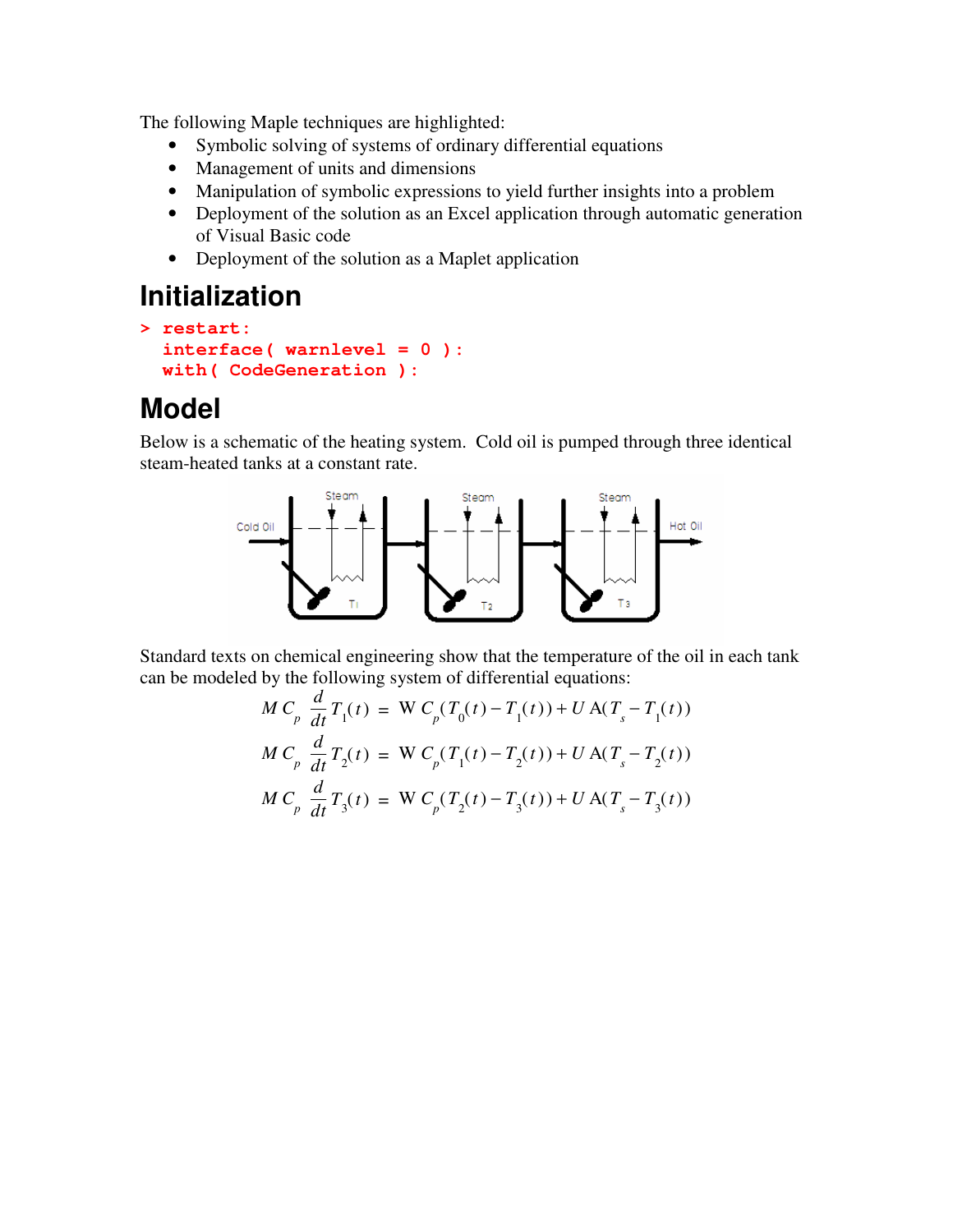where the parameters are defined as follows:

| W                                                    | Flow rate of the oil                                            |                                                |
|------------------------------------------------------|-----------------------------------------------------------------|------------------------------------------------|
| M                                                    | Mass of oil in each tank<br>Specific heat capacity              | S<br>kg                                        |
|                                                      | Heat transfer coefficient                                       | kg K<br>W                                      |
|                                                      | Heat transfer area                                              | $m^2 K$<br>m <sup>2</sup><br>$\mathcal{C}_{0}$ |
| $T^{}_{0}$<br>$T_{1}(t)$<br>$T_{2}(t)$<br>$T_{2}(t)$ | Temperature of cold oil stream<br><i>Transient temperatures</i> |                                                |
| S                                                    | Temperature of steam                                            |                                                |

We first enter this model into Maple

### **Temperature in Tank 1**

**> eq1 := M\*Cp \* diff(T1(t),t) = W\*Cp\*(T0-T1(t)) + U\*A\*(Ts-T1(t));**  $eq1 := M C p \left( \frac{d}{dt} \text{Ti}(t) \right) =$  $\left(\frac{d}{dt}\mathrm{Tl}(t)\right)$  $\left(\frac{d}{dt}\mathrm{Tl}(t)\right)$  $\left[ T_t^\text{T} \text{T1}(t) \right] = \text{W} \cdot Cp \left( T0 - \text{T1}(t) \right) + UA \left( Ts - \text{T1}(t) \right)$ 

### **Temperature in Tank 2**

**> eq2 := M\*Cp \* diff(T2(t),t) = W\*Cp\*(T1(t)-T2(t))+U\*A\*(Ts-T2(t));**  $eq2 := M C p \left( \frac{d}{dt} T 2(t) \right) =$  $\left(\frac{d}{dt}\mathrm{T2}(t)\right)$  $\left(\frac{d}{dt}\right) \text{T2}(t)$  $\left[ \frac{1}{t} T2(t) \right] = W C p (T1(t) - T2(t)) + UA (Ts - T2(t))$ 

### **Temperature in Tank 3**

**> eq3 := M\*Cp \* diff(T3(t),t) = W\*Cp\*(T2(t)-T3(t))+U\*A\*(Ts-T3(t));**  $eq3 := M C p \left( \frac{d}{dt} T 3(t) \right) =$  $\left(\frac{d}{dt}\mathrm{T}3(t)\right)$  $\left(\frac{d}{dt}\right)\text{T3}(t)$  $\left[ T_t^2 \text{T3}(t) \right] = \text{W} \cdot Cp \left( \text{T2}(t) - \text{T3}(t) \right) + UA \left( Ts - \text{T3}(t) \right)$ 

### **Initial conditions**

**> Initial := T1(0) = T0, T2(0) = T0, T3(0) = T0;** *Initial* :=  $T1(0) = T0$ ,  $T2(0) = T0$ ,  $T3(0) = T0$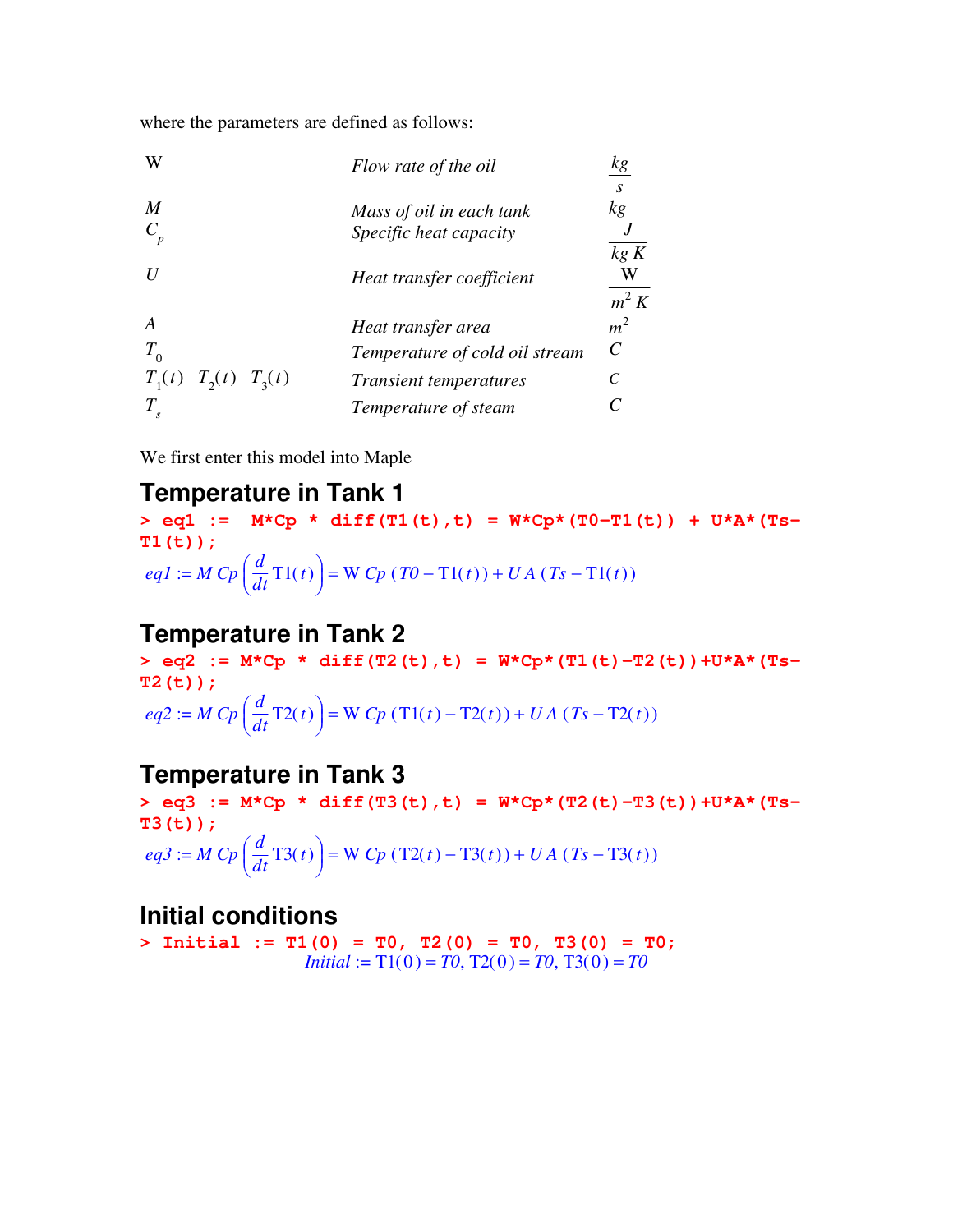# **Solve**

We can now easily solve the model equations symbolically in one step.<br>>  $sols$ : =  $dsolve$  ({eq1, eq2, eq3, Initial}, para

> sols := dsolve ( {eq1, eq2, eq3, Initial}, parameteric );  
\nsols := {
$$
T3(t) = \left(3UATs W^2 Cp^2 e^{\frac{(W)}{M}} e^{\frac{(W)}{M}} e^{\frac{(W)}{M}} e^{\frac{(W)}{M}} + 3U^2 A^2Ts W Cp e^{\frac{(W)}{M}} e^{\frac{(W)}{M}} e^{\frac{(W)}{M}} e^{\frac{(W)}{M}} e^{\frac{(W)}{M}} e^{\frac{(W)}{M}} e^{\frac{(W)}{M}} e^{\frac{(W)}{M}} e^{\frac{(W)}{M}} e^{\frac{(W)}{M}} e^{\frac{(W)}{M}} e^{\frac{(W)}{M}} e^{\frac{(W)}{M}} e^{\frac{(W)}{M}} e^{\frac{(W)}{M}} e^{\frac{(W)}{M}} e^{\frac{(W)}{M}} e^{\frac{(W)}{M}} e^{\frac{(W)}{M}} e^{\frac{(W)}{M}} e^{\frac{(W)}{M}} e^{\frac{(W)}{M}} e^{\frac{(W)}{M}} e^{\frac{(W)}{M}} e^{\frac{(W)}{M}} e^{\frac{(W)}{M}} e^{\frac{(W)}{M}} e^{\frac{(W)}{M}} e^{\frac{(W)}{M}} e^{\frac{(W)}{M}} e^{\frac{(W)}{M}} e^{\frac{(W)}{M}} e^{\frac{(W)}{M}} e^{\frac{(W)}{M}} e^{\frac{(W)}{M}} e^{\frac{(W)}{M}} e^{\frac{(W)}{M}} e^{\frac{(W)}{M}} e^{\frac{(W)}{M}} e^{\frac{(W)}{M}} e^{\frac{(W)}{M}} e^{\frac{(W)}{M}} e^{\frac{(W)}{M}} e^{\frac{(W)}{M}} e^{\frac{(W)}{M}} e^{\frac{(W)}{M}} e^{\frac{(W)}{M}} e^{\frac{(W)}{M}} e^{\frac{(W)}{M}} e^{\frac{(W)}{M}} e^{\frac{(W)}{M}} e^{\frac{(W)}{M}} e^{\frac{(W)}{M}} e^{\frac{(W)}{M}} e^{\frac{(W)}{M}} e^{\frac{(W)}{M}} e^{\frac{(W)}{M}} e^{\frac{(W)}{M}} e^{\frac{(W)}{M}} e^{\frac{(W)}{M}} e^{\frac{(W)}{M}} e^{\frac{(W)}{M}} e^{\frac{(W)}{M}} e^{\frac{(W)}{M}} e^{\frac{(W)}{M}} e^{\frac{(W)}{M
$$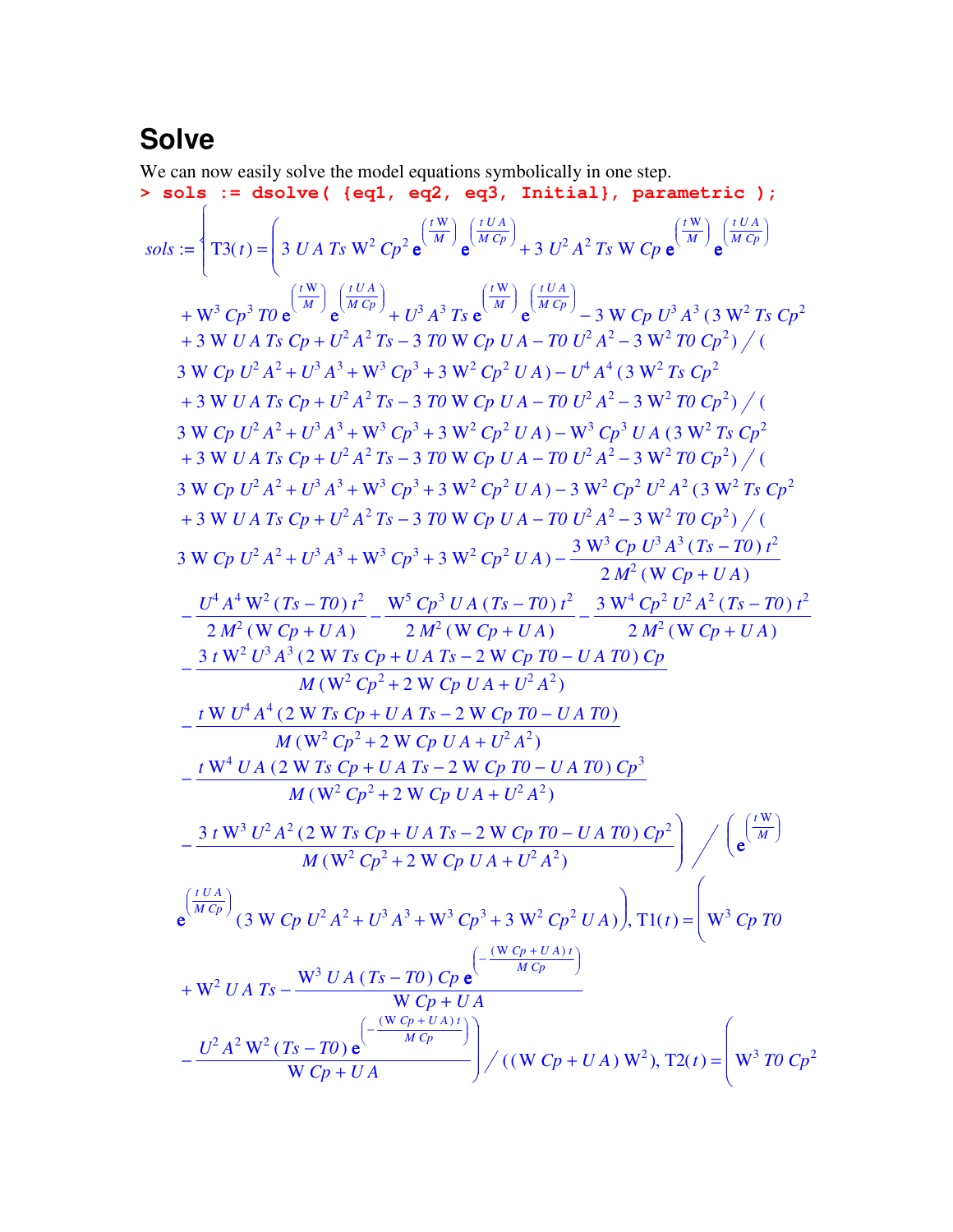$$
+ 2 W^{2} U A T s C p + U^{2} A^{2} T s W - \frac{2 W^{3} U^{2} A^{2} (T s - T 0) t C p e^{-\frac{(W C p + U A)t}{M C p}}}{M (W C p + U A)}
$$
  

$$
- \frac{W^{2} U^{3} A^{3} (T s - T 0) t e^{-\frac{(W C p + U A)t}{M C p}}}{M (W C p + U A)}
$$
  

$$
- \frac{2 W^{2} U^{2} A^{2} (2 W T s C p + U A T s - 2 W C p T 0 - U A T 0) t C p^{2} e^{-\frac{(W C p + U A)t}{M C p}}}{W^{2} C p^{2} + 2 W C p T 0 - U A T 0 C p e^{-\frac{(W C p + U A)t}{M C p}}}
$$
  

$$
- \frac{U^{3} A^{3} W (2 W T s C p + U A T s - 2 W C p T 0 - U A T 0) e^{-\frac{(W C p + U A)t}{M C p}}}{W^{2} C p^{2} + 2 W C p U A + U^{2} A^{2}}
$$
  

$$
- \frac{W^{3} U A (2 W T s C p + U A T s - 2 W C p T 0 - U A T 0) C p^{2} e^{-\frac{(W C p + U A)t}{M C p}}
$$
  

$$
W^{2} C p^{2} + 2 W C p T 0 - U A T 0 C p^{2} e^{-\frac{(W C p + U A)t}{M C p}}
$$
  

$$
W^{2} C p^{2} + 2 W C p U A + U^{2} A^{2}
$$
  

$$
(W C p + U A)^{2} W
$$

# **Test**

Maple has given us the explicit formulas describing the transient change in temperature in each tank. It's now easier to investigate the natural consequences of the model equations.

Before we proceed, we should check that the formulas make dimensional sense. Maple provides built-in support for units management to make this task fast and easy.

## **Verify the units and dimensions**

> t1 := eval(T1(t), sols);  
\nt2 := eval(T2(t), sols);  
\nt3 := eval(T3(t), sols);  
\nwith ( Units[Standard]) :  
\ntl := 
$$
\begin{pmatrix}\nW^3 Cp T0 + W^2 UA Ts - \frac{W^3 UA (Ts - T0) Cp e^{(-\frac{(W Cp + UA)t)}{M Cp)}} \\
W Cp + UA\n\end{pmatrix}
$$
\n
$$
- \frac{U^2 A^2 W^2 (Ts - T0) e^{-\frac{(W Cp + UA)t}{M Cp)}}}{W Cp + UA} / ((W Cp + UA) W^2)
$$
\nt2 := 
$$
\begin{pmatrix}\nW^3 TO Cp^2 + 2 W^2 UA Ts Cp + U^2 A^2 Ts W\n\end{pmatrix}
$$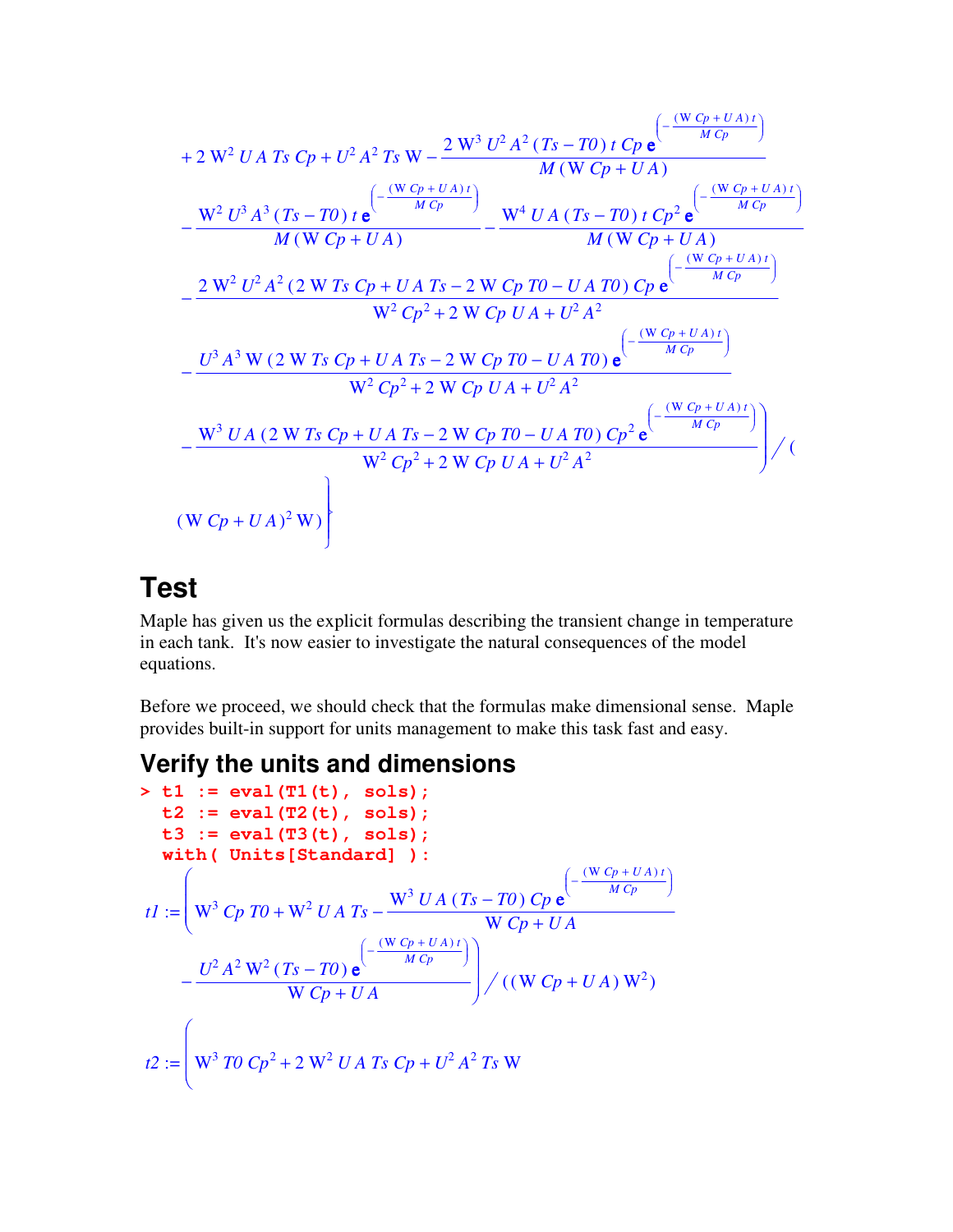$$
-\frac{2 W^3 U^2 A^2 (Ts - T0) t C_P e^{-\frac{(W C_P + U A)t}{M C_P})}}{M (W C_P + U A)}
$$
  
\n
$$
-\frac{W^2 U^3 A^3 (Ts - T0) t e^{-\frac{(W C_P + U A)t}{M C_P})}}{M (W C_P + U A)}
$$
  
\n
$$
-\frac{2 W^2 U^2 A^2 (2 W Ts C_P + U AT_S - 2 W C_P T0 - UAT0) C_P e^{-\frac{(W C_P + UAT)}{M C_P}}}{W^2 C_P^2 + 2 W C_P UA + U^2 A^2}
$$
  
\n
$$
-\frac{U^3 A^3 W (2 W Ts C_P + UAT_S - 2 W C_P T0 - UAT0) e^{-\frac{(W C_P + UAT)}{M C_P}}}{W^2 C_P^2 + 2 W C_P UA + U^2 A^2}
$$
  
\n
$$
-\frac{W^3 U A (2 W Ts C_P + UAT_S - 2 W C_P T0 - UAT0) e^{-\frac{(W C_P + UAT)}{M C_P}}}{W^2 C_P^2 + 2 W C_P UA + U^2 A^2}
$$
  
\n
$$
-\frac{W^3 U A (2 W Ts C_P + UAT_S - 2 W C_P T0 - UAT0) C_P^2 e^{-\frac{(W (P_0 + UAT)}{M C_P}})}{W^2 C_P^2 + 2 W C_P UA + U^2 A^2}
$$
  
\n
$$
(W C_P + U A)^2 W)
$$
  
\n
$$
I3 := \left(3 UAT_S W^2 C_P^2 e^{\frac{W}{M}} e^{\frac{(U A)}{M C_P}}\right) + 3 U^2 A^2 T_S W C_P e^{\frac{W}{M}} e^{\frac{(U A)}{M C_P}} e^{\frac{(U A)}{M C_P}}\right) / (W C_P + U A)^2 T_S C_P^2
$$
  
\n
$$
+ W^3 C_P^3 T0 e^{\frac{W}{M}} e^{\frac{(U A)}{M C_P}} + U^3 A^3 T_S e^{\frac{W}{M}} e^{\frac{(U A)}{M C_P}}\right) - 3 W C_P U^3 A^3 (3 W^2 T_S C_P^2 + 3 W UAT_S C_P + U^2 A^2 T_S - 3 T0 W C_P U A - T0 U^2 A^2 - 3 W^2 T0 C_P^2) / (3 W C_P U^2 A
$$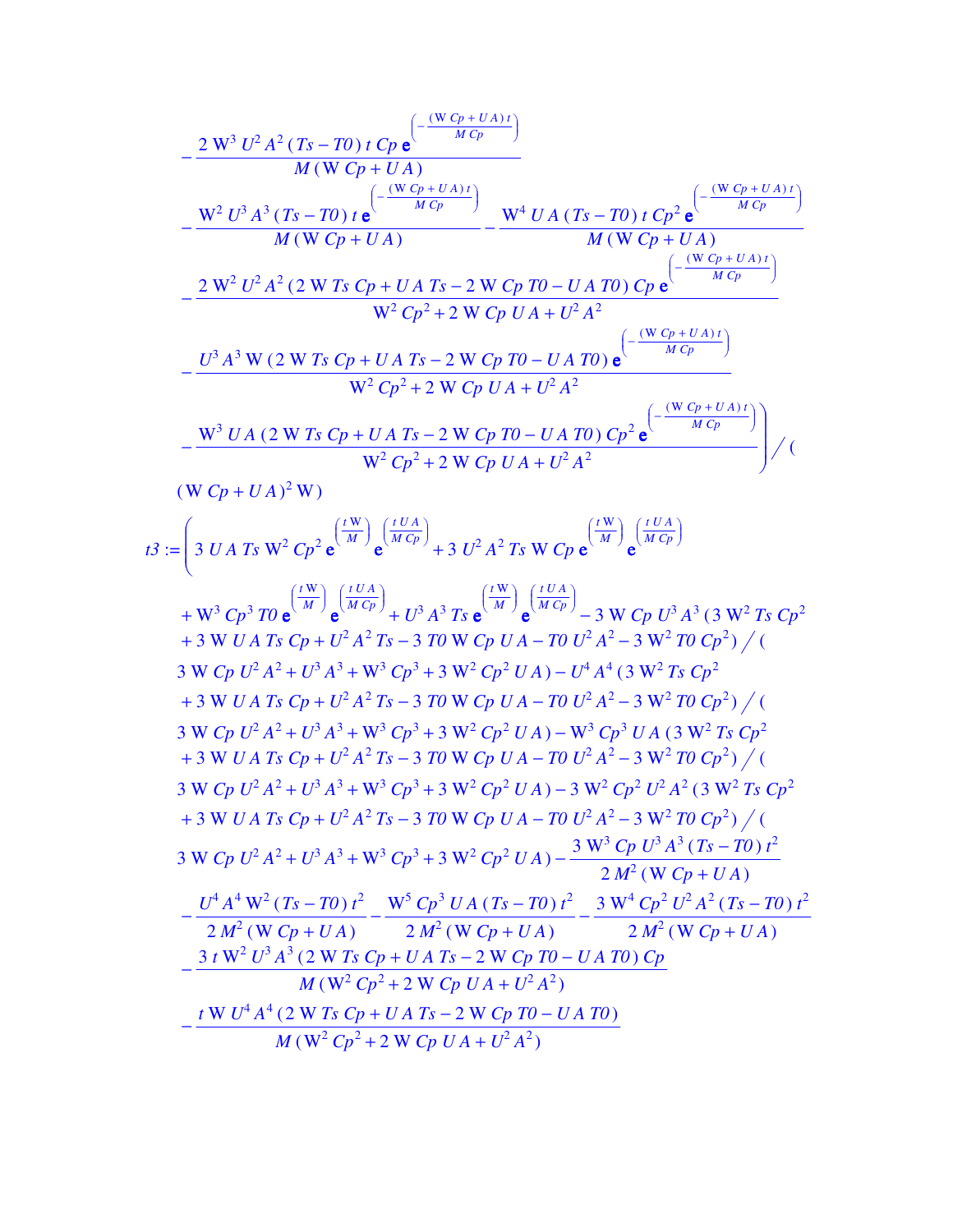$$
-\frac{t W^4 U A (2 W T s C p + U A T s - 2 W C p T0 - U A T0) C p^3}{M (W^2 C p^2 + 2 W C p U A + U^2 A^2)}
$$
  

$$
-\frac{3 t W^3 U^2 A^2 (2 W T s C p + U A T s - 2 W C p T0 - U A T0) C p^2}{M (W^2 C p^2 + 2 W C p U A + U^2 A^2)}
$$

$$
e^{\left(\frac{t U A}{M C p}\right)} (3 W C p U^2 A^2 + U^3 A^3 + W^3 C p^3 + 3 W^2 C p^2 U A)
$$

Here are some sample values for the parameters *W, M, Cp, U, A, T0* and *Ts* **with units attached**.

>\n**sampleValues** := [\n**W** = 100 \* Unit (kg/s),\n**M** = 1000 \* Unit (kg),\n**CP** = 2 \* Unit (J/(kg\*K)),\n**U** = 10 \* Unit (W/(m^2\*K)),\n**A** = 1 \* Unit (m^2),\n**T0** = 10 \* Unit (degC),\n**Ts** = 250 \* Unit (degC),\n**t** = **t** \* Unit (s) ],\n**sampleValues** := [\n**W** = 100] 
$$
\frac{kg}{s}
$$
,  $M = 1000$  [kg],  $Cp = 2 \left[ \frac{m^2}{s^2 K} \right]$ ,  $U = 10 \left[ \frac{kg}{s^3 K} \right]$ ,\n $A = [m^2]$ ,  $T0 = 10$  [degC],  $Ts = 250$  [degC],  $t = t$  [s]

Here is the formula for the temperature in Tank 1 evaluated at these sample values. **Note that the dimensions reduce to temperature (Kelvin (K)), as expected**. This gives us an extra measure of confidence that Maple's solution to the model equations is correct. **> T1(t) := eval( t1, sampleValues );**

$$
\mathbf{T1}(t) := \left(\frac{150}{7} - \frac{80}{7} \mathbf{e}^{-\frac{21t}{200}}\right)[K]
$$

And the temperature in Tank 2: **> T2(t) := eval( t2, sampleValues );**  $T2(t) :=$ ſ  $\overline{\mathcal{L}}$  $\overline{\phantom{a}}$  $\backslash$ J  $\frac{4750}{147} - \frac{8}{7} t e^{-\frac{200}{200}} - \frac{3280}{147} e^{-\frac{200}{200}}$ 147 8  $\frac{1}{7}$ *t* e ſ  $\left(-\frac{21 t}{200}\right)$  $-\frac{21 t}{200}$ ) 3280  $\frac{1288}{147}$  e ſ  $\left(-\frac{21 t}{200}\right)$  $-\frac{21 t}{200}$  $\left| [K] \right|$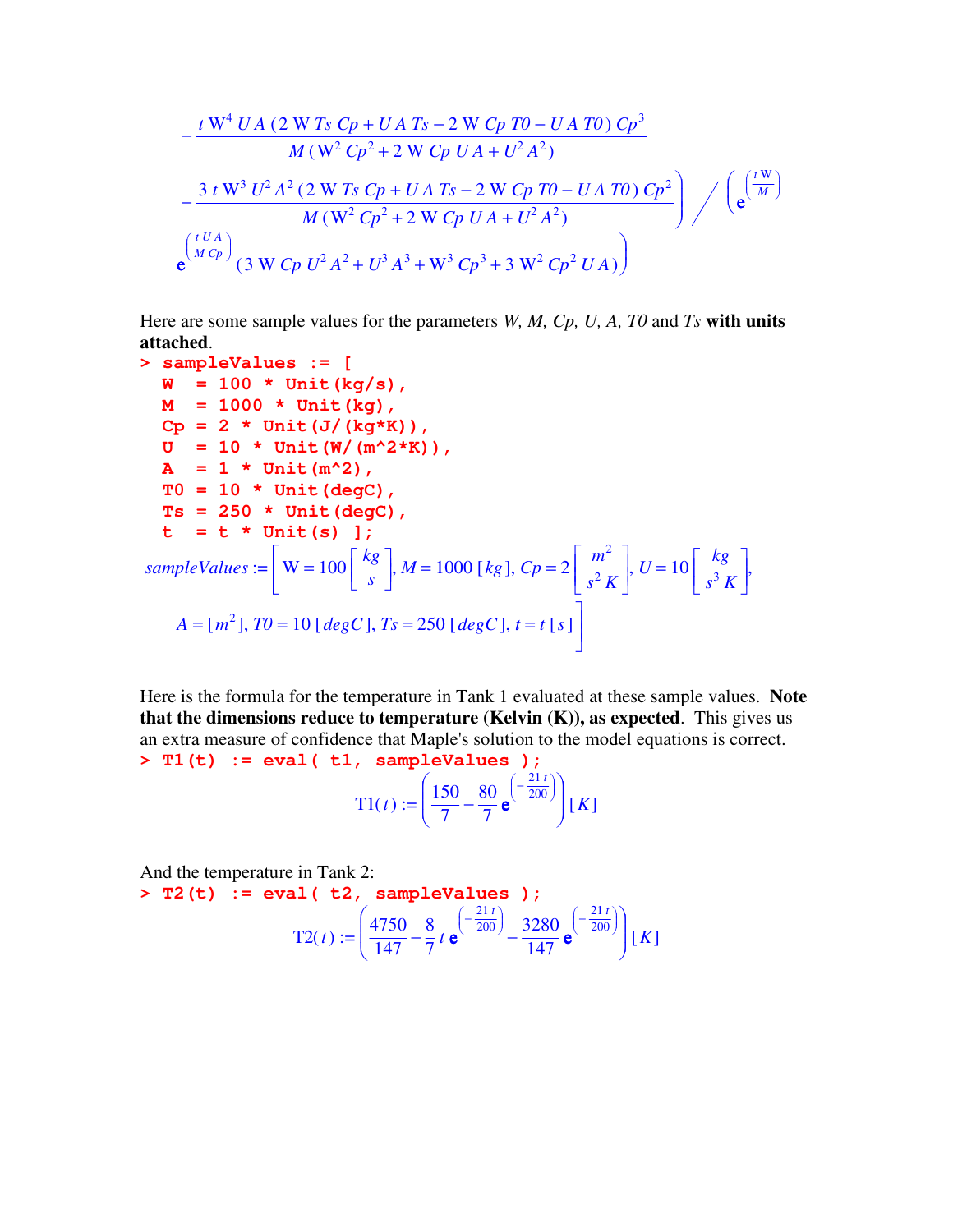

Next we wish to see what happens in the steady state. That is, what temperature does the oil stream converge to when it is fully heated? Maple will again help us derive symbolic formulas that will yield further insight into the problem. In particular, **we will be able to predict the steady-state temperature in a system with** *any number of tanks***, not just three**.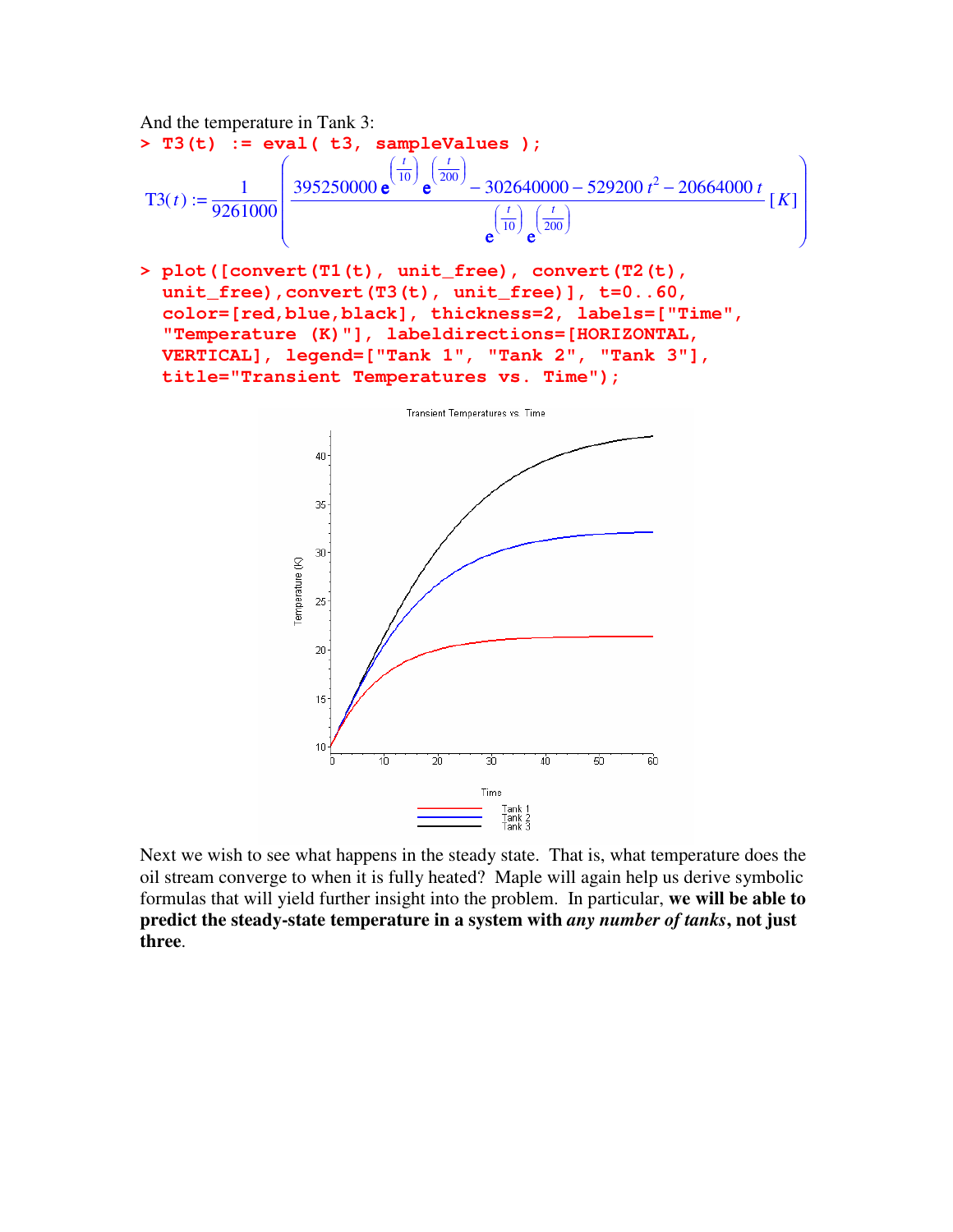## **Steady-state temperature in Tank 1**

We can extract an expression describing the steady-state temperature in Tank 1 by finding the limit of T1(t) as t approaches infinity assuming all parameters are positive. **> limit(t1, t = infinity) assuming positive: convert(%, parfrac, U);**

 $T_s - \frac{W C p (T_s - T0)}{W C_{s} + U A}$  $W C p + U A$ 

We can find the steady-state temperature in the other two tanks following a similar process.

#### **Steady-state temperature in Tank 2**

**> limit(t2, t = infinity) assuming positive: convert(%, parfrac, U);**  $T_s - \frac{W^2 C p^2 (T_s - T0)}{P_s^2}$  $(W C p + U A)^2$ 

#### **Steady-state temperature in Tank 3**

```
> limit(t3, t = infinity) assuming positive:
convert(%, parfrac, U);
                            T_s - \frac{W^3 C p^3 (T_s - T0)}{2}(W Cp + UA)^3
```
# **Steady-state temperature in Tank N**

From the formulas above, we can infer that the steady-state temperature in the *n*th tank is:

$$
Ts + \frac{W^n Cp^n (-Ts + T0)}{(W Cp + UA)^n}
$$

This formula gives us considerable predictive power. We now know how a system of any number of tanks will perform in the steady state, without having to build any prototypes or do any more modeling.

# **Deploy**

We have used Maple to solve the problem as stated. The final challenge is to put that solution into the hands of the people who can benefit from it. Maple provides numerous options for such deployment. We show two of them below.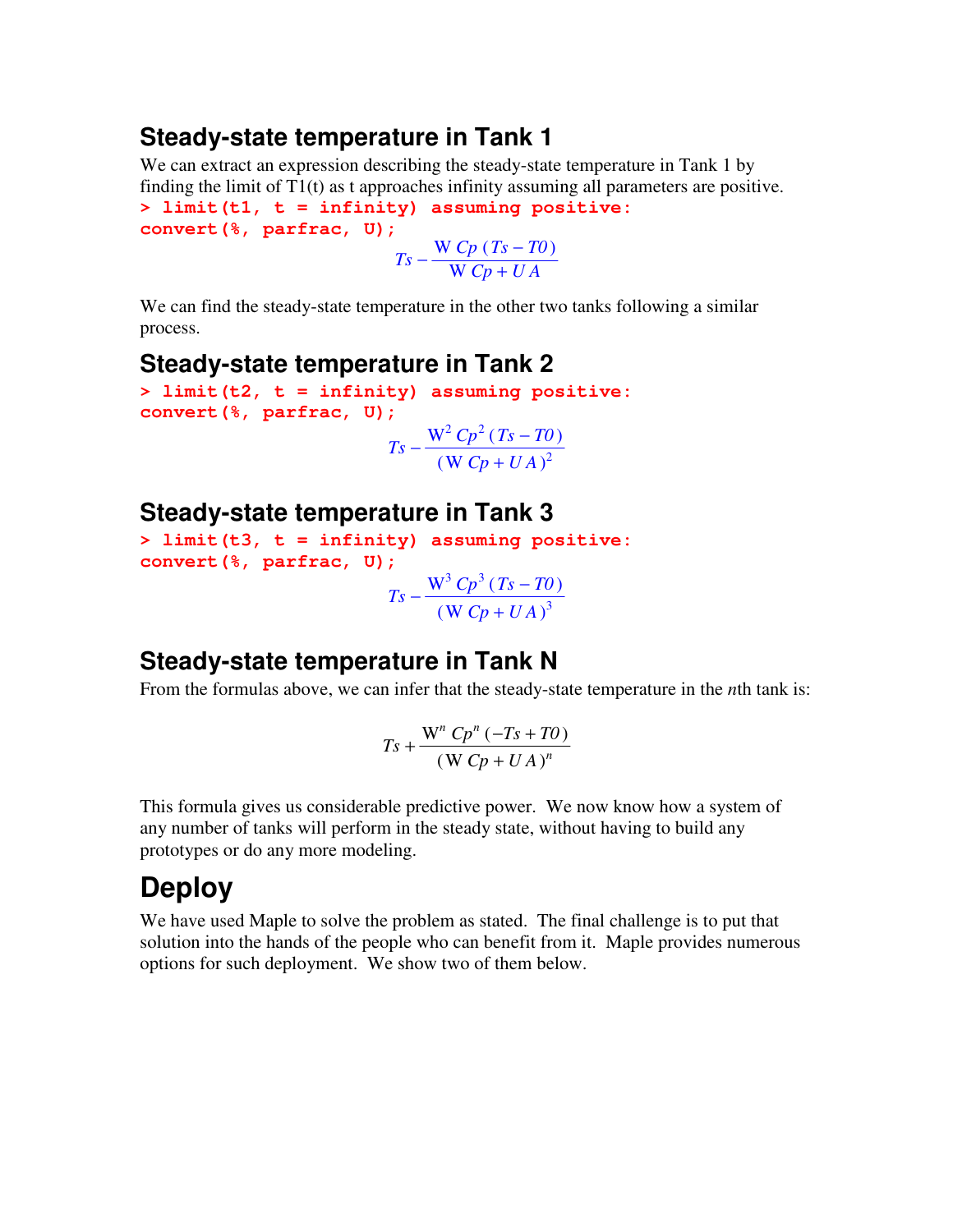# **Deployment as a Maplet application**

First, we deploy this solution as a Maplet application. It provides a point-and-click interface in which users can experiment with how the system behaves in response to different parameter values. Users don't need to know any Maple commands.or even the theory behind the physical process.



# **Deployment to Excel using Visual Basic code generation**

Next, we will use **Maple's automatic code generation** to convert the formulas to Visual Basic code. We can then copy and paste this code into an Excel macro, so that **anyone with Excel on their desktop can make use of the solution we have derived**.

#### *Visual Basic code for T***1(t)**

```
> VisualBasic(simplify(t1), resultname = temp_1,
coercetypes= false, optimize);
t4 = W * Cpt6 = U * At10 = t4 + t6t13 = Exp(-t * t10 / M / Cp)temp 1 = 0.1E1 / t10 * (T0 * t4 - Ts * t13 * t6 + T0 * t13)* t6 + Ts * t6)
```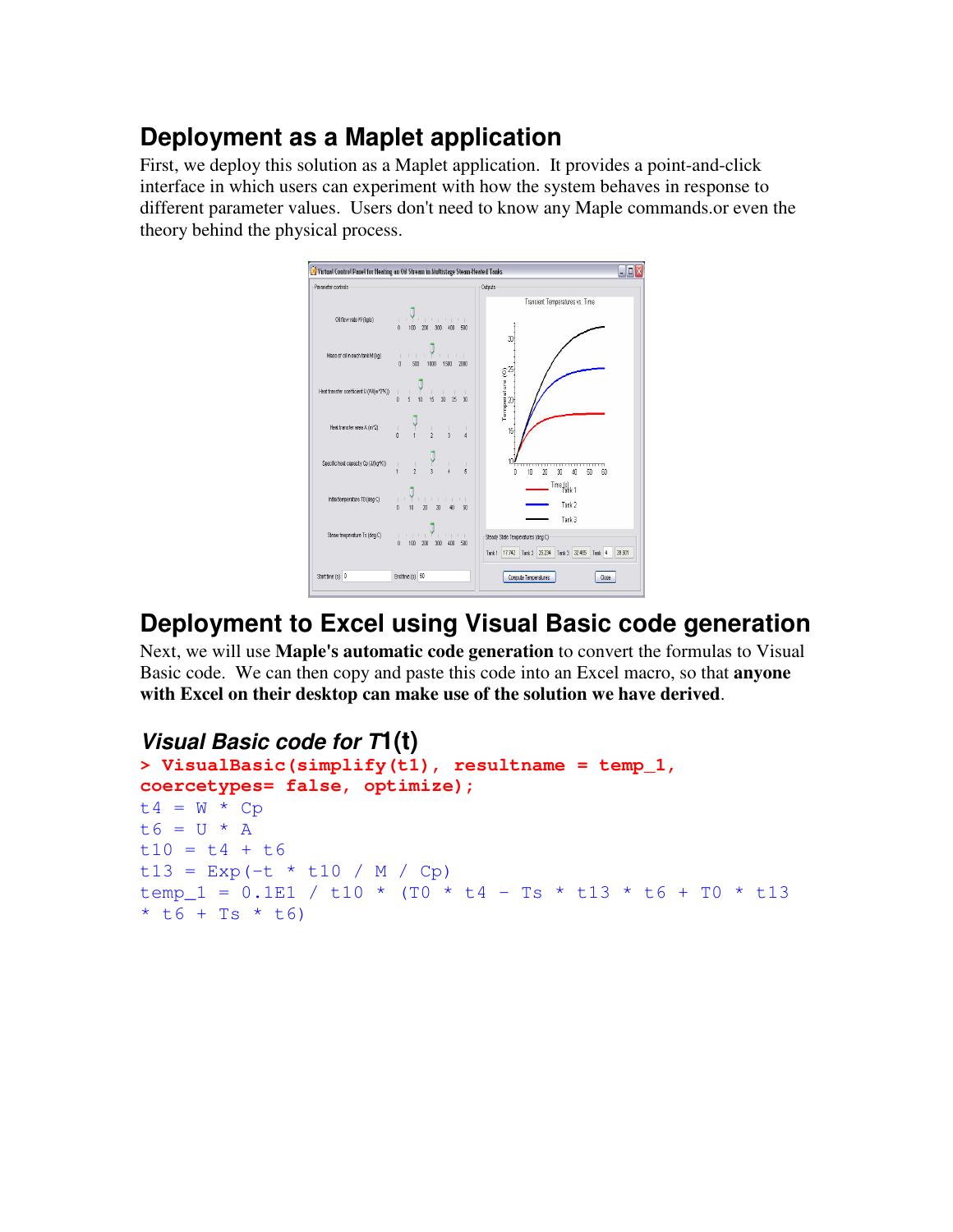#### *Visual Basic code for T***2(t)**

```
> VisualBasic(simplify(t2), resultname = temp_2,
coercetypes= false, optimize);
t4 = W * Wt6 = Cp * Cpt10 = U * t4 * Cpt11 = A * tt12 = 0.1E1 / Mt15 = W * Cpt16 = U * At20 = Exp(-t * (t15 + t16) / Cp * t12)t33 = U * t15t34 = t20 * At35 = Ts * Mt43 = U * Ut45 = A \times At46 = t45 * t43 * Wt47 = t20 * tt52 = t45 * t43t54 = M * t20t59 = -M * t6 * T0 * t4 + Ts * t20 * t11 * t10 - T0 * t20 *t11 * t10 - 2 * W * U * A * Ts * Cp * M + 2 * t35 * t34 *
t33 - 2 * M * T0 * t34 * t33 - T0 * t47 * t46 + Ts * t47 *
t46 - t35 * t52 + Ts * t54 * t52 - T0 * t54 * t52
temp 2 = -t12 / (t6 * t4 + 2 * t16 * t15 + t52) * t59
```
#### *Visual Basic code for T***3(t)**

```
> VisualBasic(simplify(t3), resultname = temp_3,
coercetypes= false, optimize);
t7 = W * Cpt8 = U * At9 = t7 + t8t11 = t * t9 / M / Cpt12 = Exp(-t11)t13 = W * Wt14 = t13 * Wt15 = Cp * Cpt18 = Exp(t11)t20 = M * Mt24 = t13 * t13t26 = U * t24 * t15t27 = t * tt28 = t27 * A
t34 = t * t14 * t15t35 = M * T0t39 = M * TSt43 = t13 * t15
```